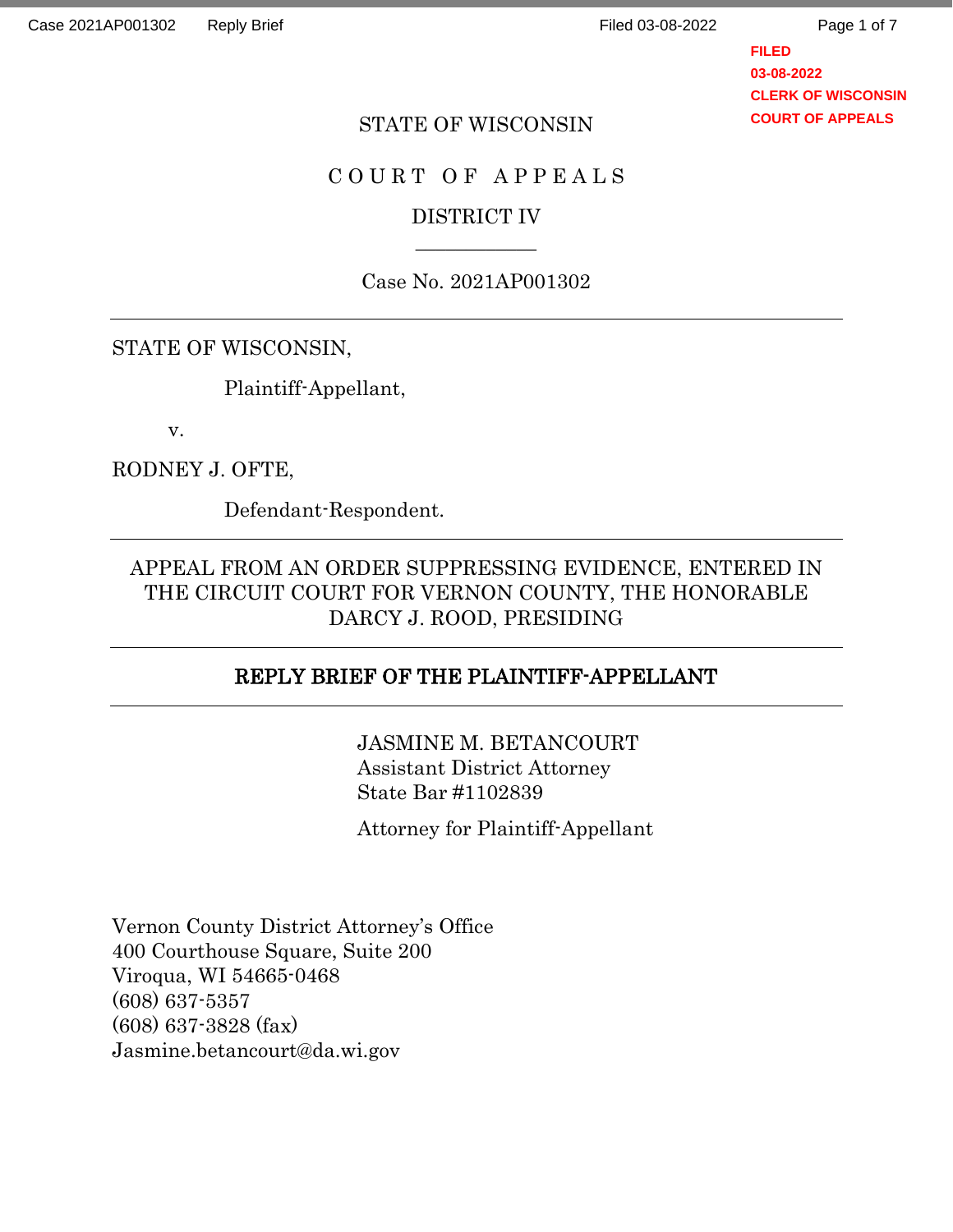# TABLE OF CONTENTS

Page

| The circuit court erred by suppressing evidence<br>gathered after while Ofte was being investigated for |
|---------------------------------------------------------------------------------------------------------|
| A. Knapp Does Not Apply Because Ofte Was Not in<br>Custody Until He Was Formally Arrested4              |

|--|--|--|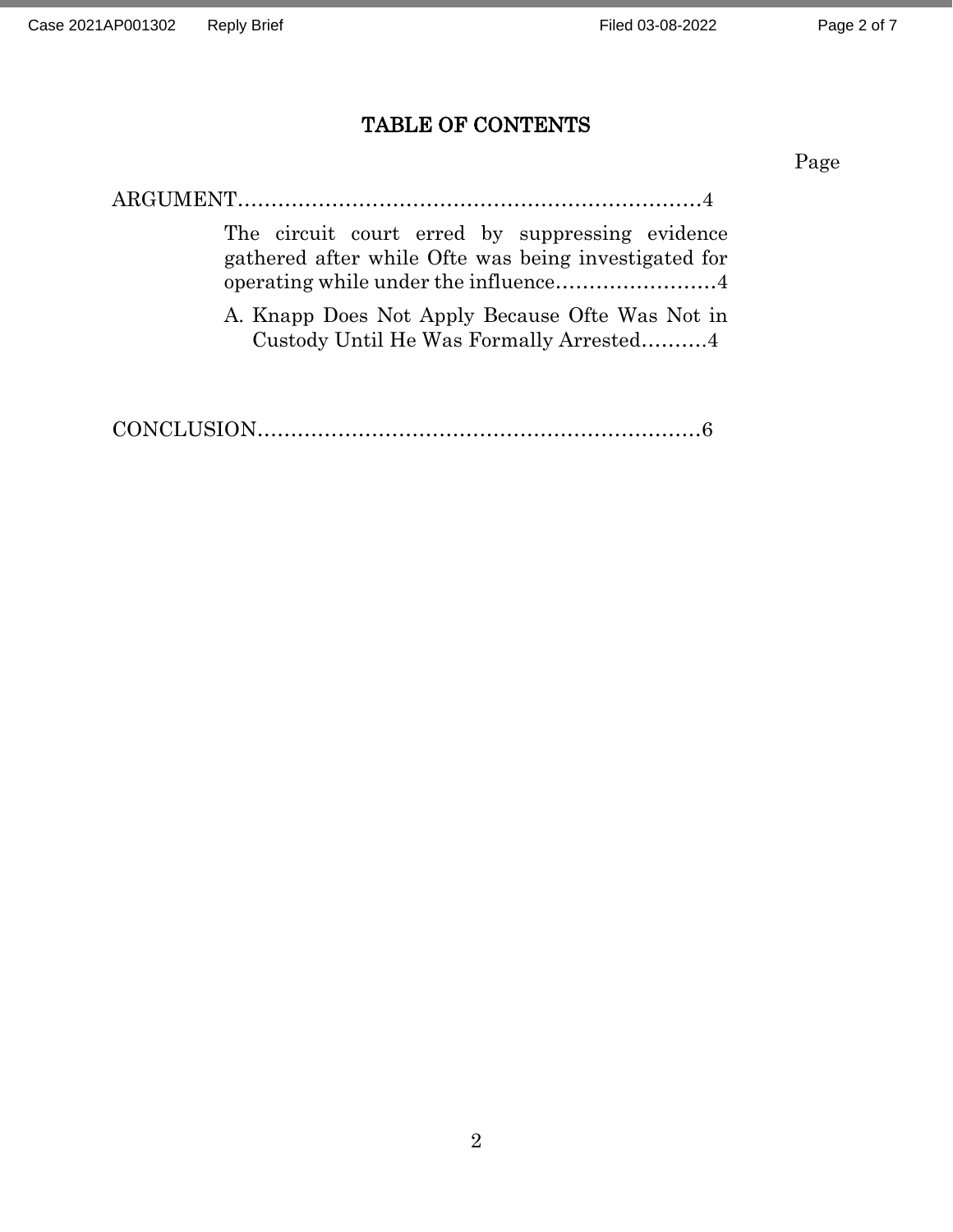# TABLE OF AUTHORITIES

### Cases

| <b>Statutes</b> |  |
|-----------------|--|

|--|--|--|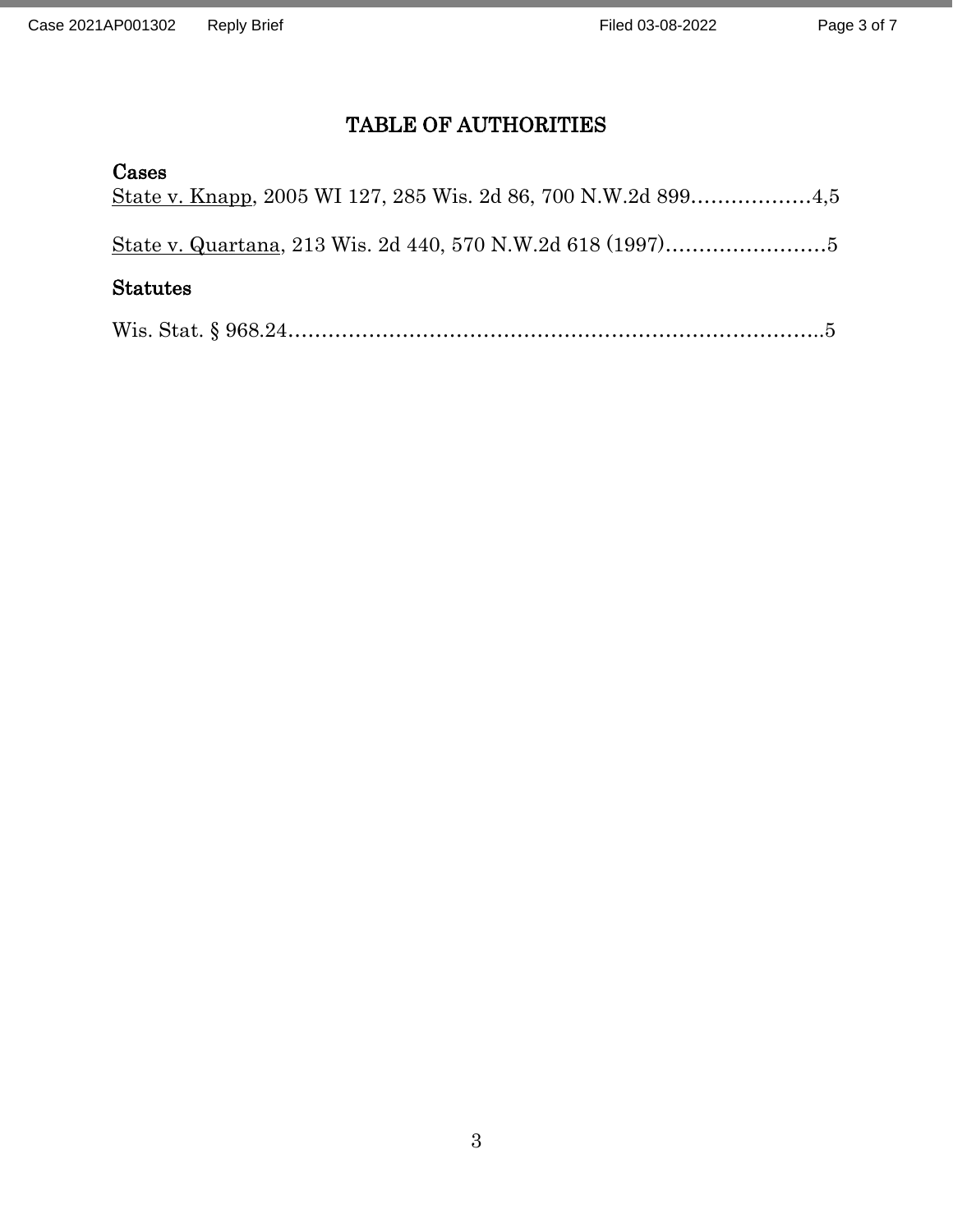### ARGUMENT

The reason the State did not address Knapp in its brief is because the defendant's reliance upon Knapp is simply incorrect. Thus, this Court should reverse the circuit court's order, founded upon its reliance on Knapp.

# A. Knapp Does Not Apply Because Ofte Was Not in Custody Until He Was Formally Arrested.

In Knapp, a law enforcement officer, armed with an arrest warrant, made contact with Knapp. State v. Knapp, 2005 WI 127, ¶ 7, 285 Wis. 2d 86, 90, 700 N.W.2d 899, 901–02. Based upon the arrest warrant, Knapp was taken into custody, but was never read his Miranda warnings. Id. All parties involved in Knapp acknowledge the same and all parties agreed and the officer even testified at a motion hearing that he knew Knapp was in custody and intentionally subverted Miranda so as to keep Knapp in conversation. Id. at ¶ 13-14.

The facts of the present case are in stark contrast to those of Knapp. Ofte was not in custody at the time that Deputy Paulson asked investigatory questions. The fact that Deputy Paulson voiced at the motion hearing that he knew he would be arresting Ofte, does not transform the investigative stage of an operating while intoxicated incident, into the custodial stage. Law enforcement officers routinely know that they will be arresting a subject, especially in operating while intoxicated scenarios, just based on their training and experience and most importantly their observations of the subject. Here, Ofte was found behind the wheel of his vehicle slumped over. (R. 55: 7-8). When Deputy Paulson made contact with Ofte, he observed that Ofte was slurring his words, had bloodshot eyes, and emitted the odor of intoxicants. (R. 55: 9). Based on the totality of the circumstances, Deputy Paulson knew Ofte was intoxicated and knew that based upon his observations, he would be arresting Ofte.

However, simply because Deputy Paulson knew that an arrest was going to be made on scene, does not negate that Deputy Paulson also knew that he would have to run Ofte through the standardized field sobriety tests (SFSTs) to verify Probable Cause, as evidenced by the fact that he in fact did run Ofte through SFSTs. (R. 55: 22). After the SFSTs and the preliminary breath test were performed, Ofte was then and only then, formally arrested. (R. 55: 23).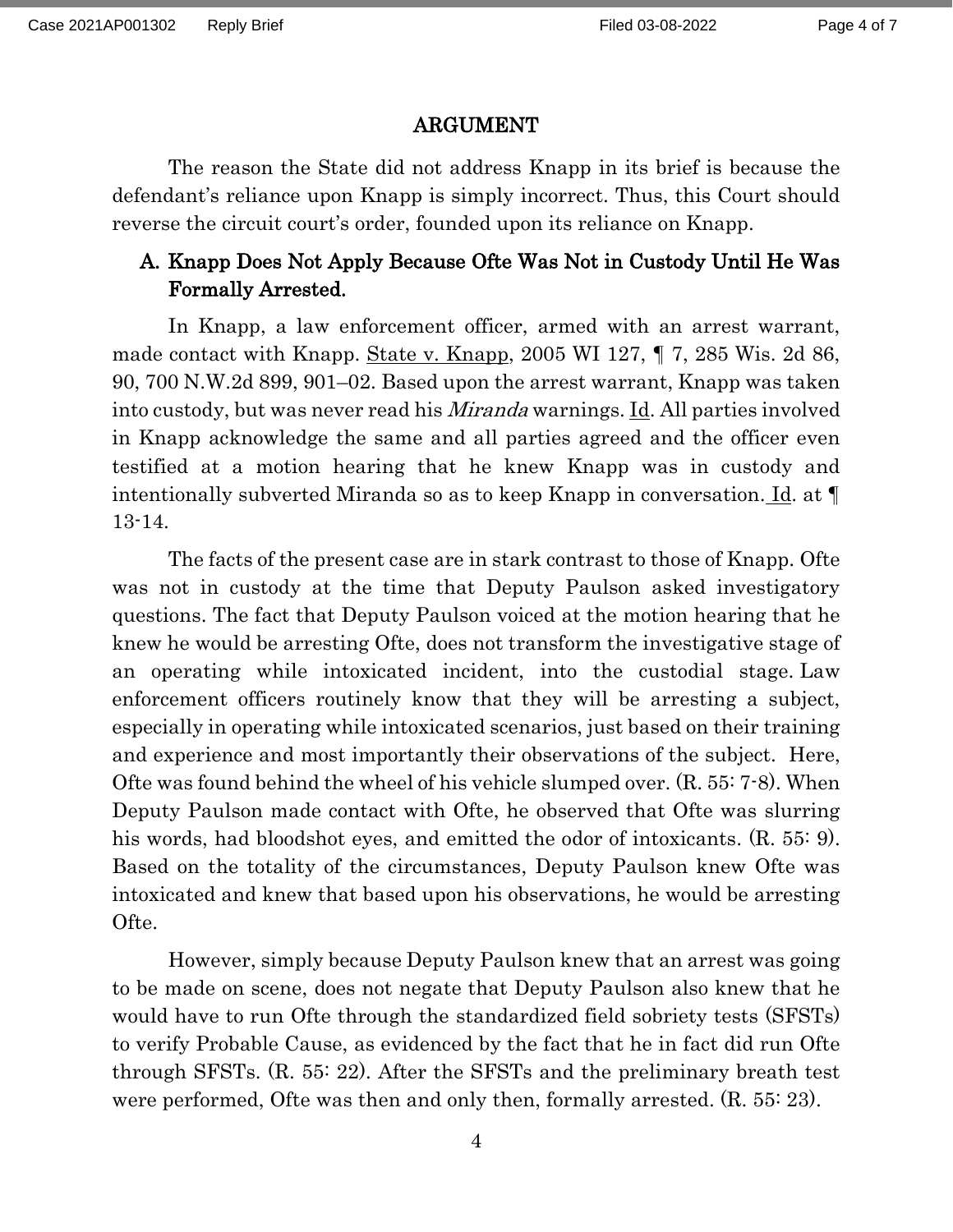The reason that Knapp does not apply here is because Ofte was not in custody therefore, Miranda warnings did not apply, and there was no intentional circumvention of Miranda. At no point did Deputy Paulson's contact with Ofte transform into a custodial setting until Ofte was formally arrested.

Deputy Paulson having Ofte sit in his squad car after transferring Ofte from the ambulance, again, did not transform the contact from investigation to custody. The door was open, the conversation with Ofte was ongoing, Ofte was not restrained, not in handcuffs and the tone remained conversational. (R. 55: 11).

At some point, Deputy Paulson does in fact close the squad car door, but that is solely to move Ofte from point A to point B to perform SFSTs on a more level surface, so as to make the SFST's easier for Ofte to perform. (R. 55: 46- 47). Ofte was informed of the reason for the location change. (R. 55: 46-47). Case law allows a law enforcement officer to move people from point A to point B to allow them a safer and better environment to perform SFST's without transforming the investigation into custody. The plain language of Wisconsin Statutes § 968.24, allows for the removal of a suspect from once location to another, so long as it is in the same "vicinity." In support of that assertion, in State V. Quartana, 213 Wis. 2d 440, 570 N.W.2d 618 (1997), the Wisconsin Court of Appeals made clear that the statute expressly authorizes law enforcement to, "move a suspect short distances during the course of a temporary investigation. The Statute states that the police may temporarily detain and question an individual, 'in the vicinity where the person was stopped."' State v. Quartana, 213 Wis. 2d 440, 446, 570 N.W.2d 618, 621 (Ct. App. 1997). Therefore, the Court opined that it was clear that the law allows law enforcement, if they have reasonable grounds to do so, to move a suspect to an area within the general vicinity of the stop without converting what would otherwise be a temporary seizure into an arrest. Id.

The Defendant and the court's reliance upon Knapp is clearly erroneous and this court should reverse the court's decision to suppress the evidence of the stop.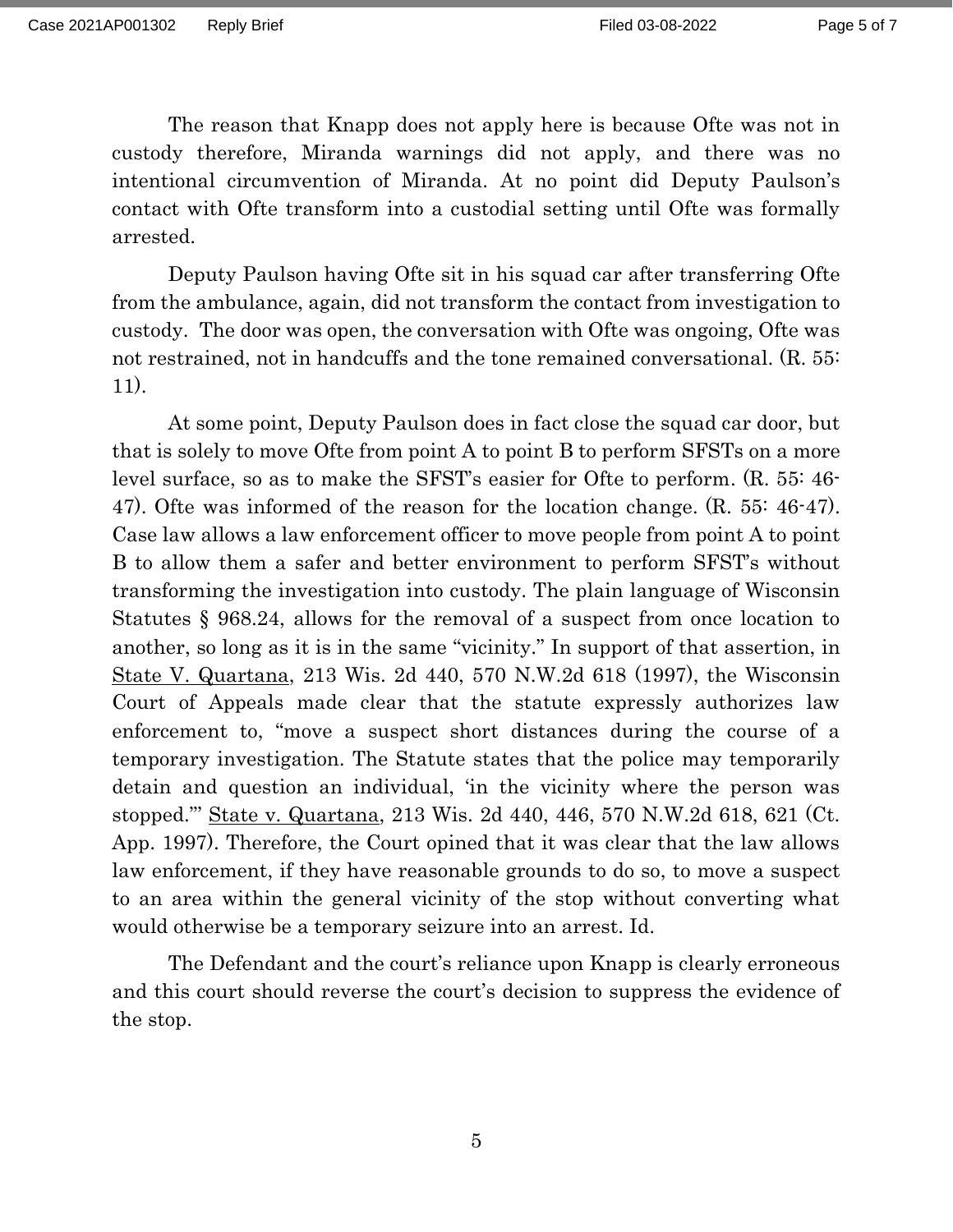## **CONCLUSION**

This Court should reverse the circuit court's order granting Ofte's motion to suppress and remand the case for further proceedings.

Dated this 8th day of March 2022.

Respectfully submitted,

Electronically signed by:

Jasmine M. Betancourt JASMINE M. BETANCOURT Assistant District Attorney State Bar #1102938

Attorney for Plaintiff-Appellant

Vernon County District Attorney's Office 400 Courthouse Square, Suite 200 Viroqua, WI 54665-0468 (608) 637-5357 (608) 637-3828 (fax) Jasmine.betancourt@da.wi.gov